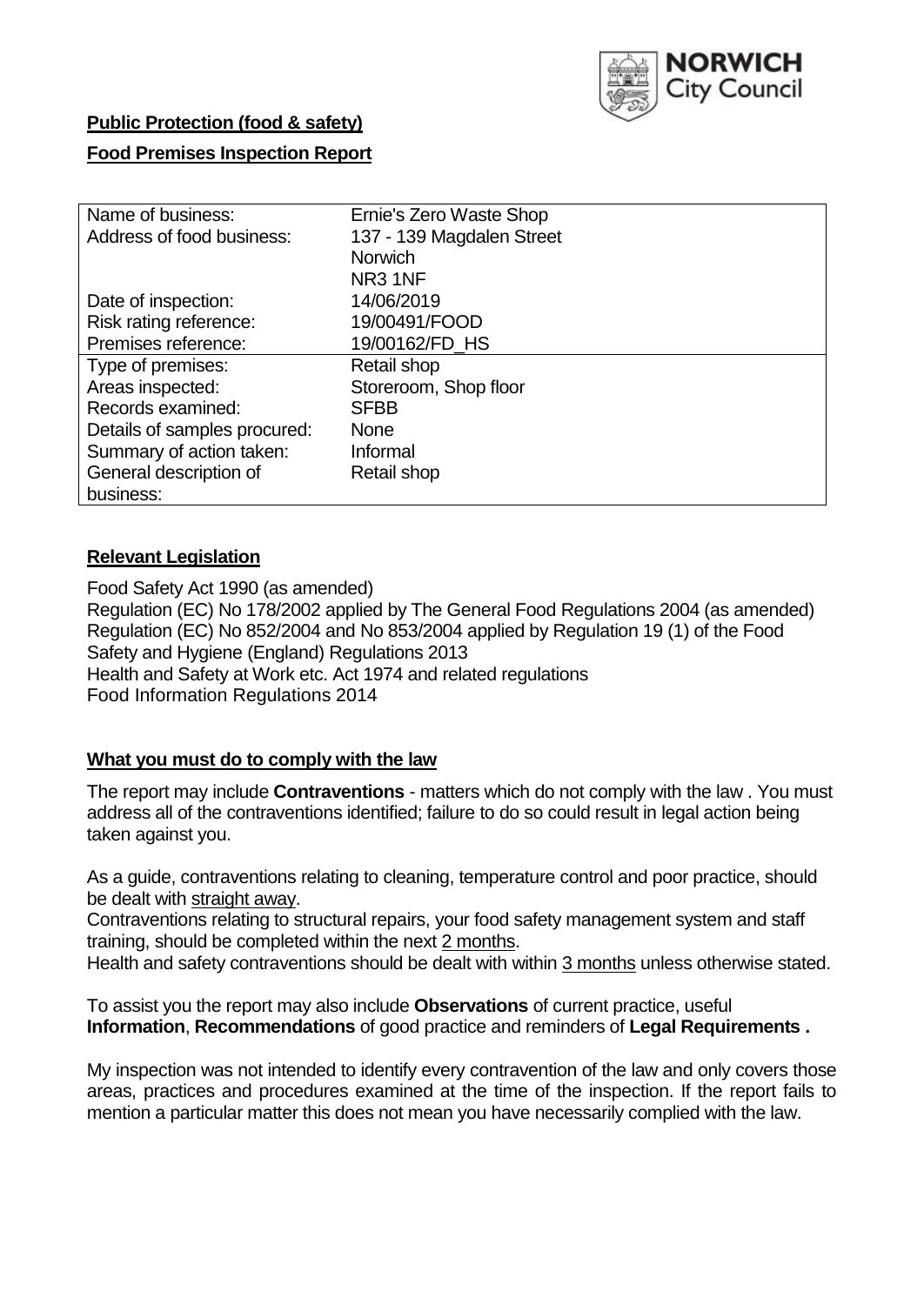# **FOOD SAFETY**

#### **How we calculate your Food Hygiene Rating:**

The food safety section has been divided into the three areas which you are scored against for the hygiene rating: 1. food hygiene and safety procedures, 2. structural requirements and 3. confidence in management/control procedures. Each section begins with a summary of what was observed and the score you have been given. Details of how these scores combine to produce your overall food hygiene rating are shown in the table.

| <b>Compliance Area</b>                     |          |    |           | <b>You Score</b> |                |    |           |    |                |  |  |
|--------------------------------------------|----------|----|-----------|------------------|----------------|----|-----------|----|----------------|--|--|
| Food Hygiene and Safety                    |          |    | 0         | 5                | 10             | 15 | 20        | 25 |                |  |  |
| <b>Structure and Cleaning</b>              |          |    | $\Omega$  | 5                | 10             | 15 | 20        | 25 |                |  |  |
| Confidence in management & control systems |          |    | 0         | 5                | 10             | 15 | 20        | 30 |                |  |  |
|                                            |          |    |           |                  |                |    |           |    |                |  |  |
| <b>Your Total score</b>                    | $0 - 15$ | 20 | $25 - 30$ |                  | $35 - 40$      |    | $45 - 50$ |    | > 50           |  |  |
| <b>Your Worst score</b>                    | 5        | 10 | 10        |                  | 15             |    | 20        |    | $\blacksquare$ |  |  |
|                                            |          |    |           |                  |                |    |           |    |                |  |  |
| <b>Your Rating is</b>                      | 5        | 4  | 3         |                  | $\overline{2}$ |    |           |    | $\Omega$       |  |  |

Your Food Hygiene Rating is 5 - a very good standard



## **1. Food Hygiene and Safety**

Food Hygiene standards are excellent. You demonstrated full compliance with legal requirements. You have safe food handling practices and procedures and all the necessary control measures to prevent cross-contamination are in place. **(Score 0)**

#### Hand-washing

**Observation** I was pleased to see hand-washing was well managed.

## Personal Hygiene

**Observation** I was pleased to see that standards of personal hygiene were high.

## **2. Structure and Cleaning**

The structure facilities and standard of cleaning and maintenance are all of a good standard and only minor repairs and/or improvements are required. Pest control and waste disposal provisions are adequate. The minor contraventions require your attention. **(Score 5)**